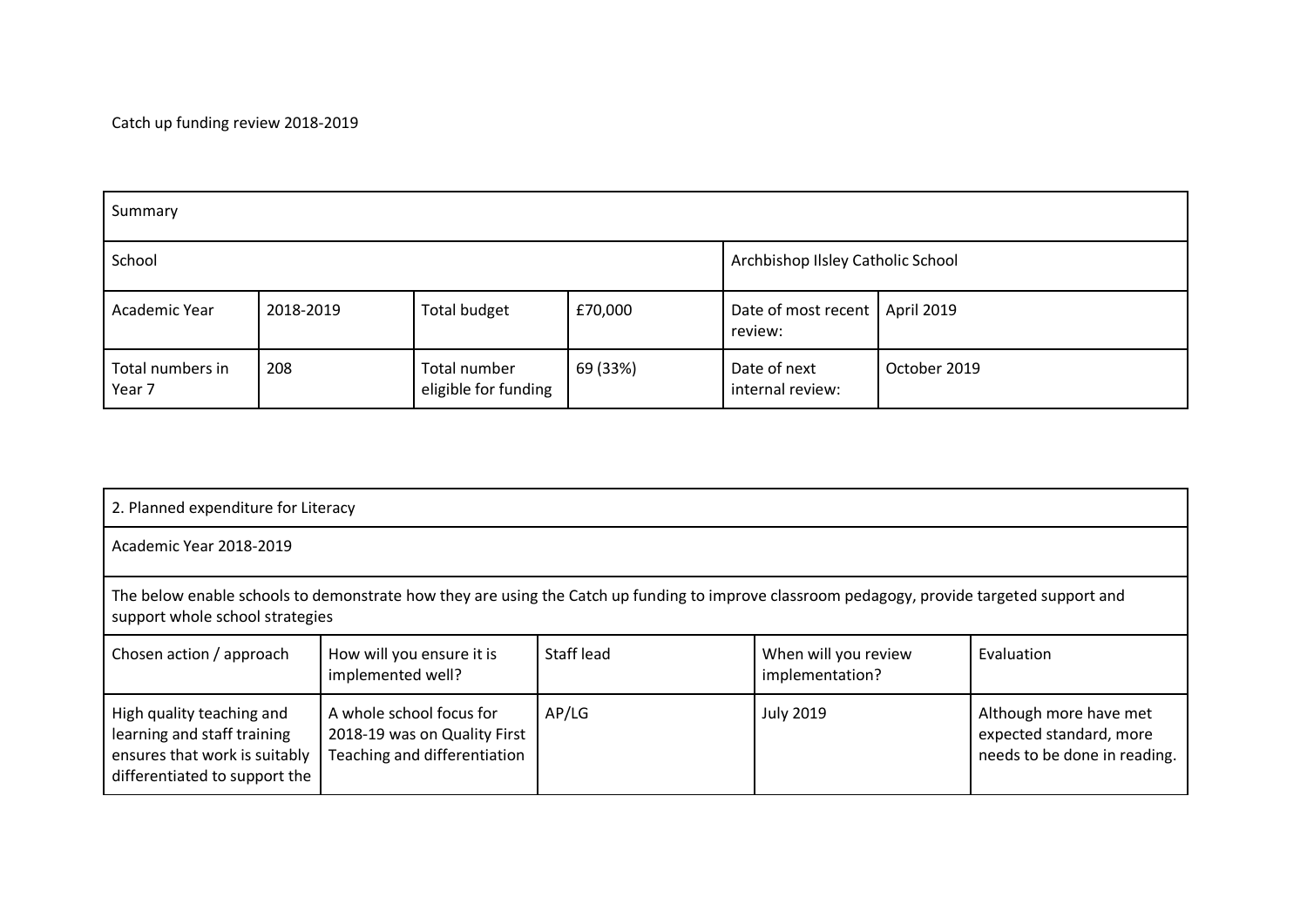| development of reading<br>across the curriculum                                                           | <b>CPD</b> sessions                                                                                                                                                                                                                                                                                                                                                                                                            |            |                  |                                                                                                                                               |
|-----------------------------------------------------------------------------------------------------------|--------------------------------------------------------------------------------------------------------------------------------------------------------------------------------------------------------------------------------------------------------------------------------------------------------------------------------------------------------------------------------------------------------------------------------|------------|------------------|-----------------------------------------------------------------------------------------------------------------------------------------------|
| Targeted book club using<br><b>QLA</b>                                                                    | Closely monitor uptake and<br>attendance                                                                                                                                                                                                                                                                                                                                                                                       | <b>COR</b> | <b>July 2019</b> | Beneficial, especially with<br>boys                                                                                                           |
| Smaller class sizes in English<br>for Year 7 students<br>identified as requiring catch<br>up for reading. | Closely monitor success and<br>progress                                                                                                                                                                                                                                                                                                                                                                                        | <b>TC</b>  | <b>July 2019</b> | More specific reading<br>programmes need to be<br>developed to get more<br>pupils reading.                                                    |
| <b>Accelerated Reading</b><br>Programme                                                                   | All Year 7 students undergo<br>a reading assessment via our<br>reading programme.<br><b>Accelerated Reader allows</b><br>students to read books<br>suitable for their reading age<br>and then tests them at the<br>end of the book to see how<br>much of the book they have<br>understood and processed.<br>Scores will be monitored<br>and students reading<br>material is adjusted to suit<br>their increasing reading level | LD         | <b>July 2019</b> | Successful for all pupils -<br>books being read needs o be<br>monitored for difficulty and<br>pupils must not be punished<br>for not reading. |
| <b>Targeted Interventions</b>                                                                             | Regular analysis of progress<br>data is undertaken to ensure<br>students are receiving<br>appropriate and successful<br>interventions. Head of<br>English adjust curriculum to<br>suit individual needs                                                                                                                                                                                                                        | TC/TS/LD   | <b>July 2019</b> | New curriculum needs to be<br>developed with reading as<br>the focus along with<br>Knowledge Rich.                                            |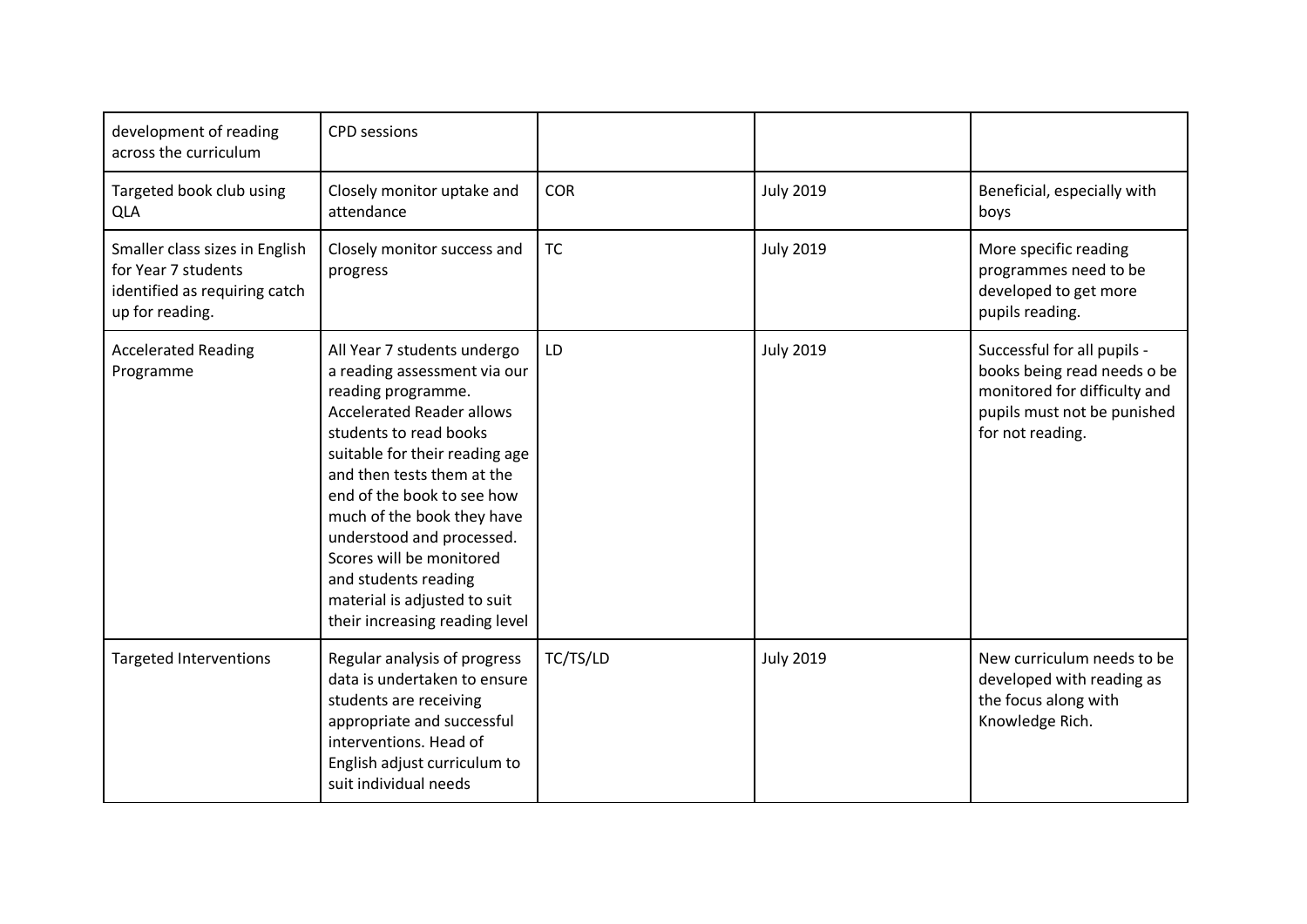|                                                                                                         | Interventions are delivered<br>by a highly trained team of<br>SEND teaching assistants in<br>and out of lessons.              |           |                  |                                                                                                                                                                                         |
|---------------------------------------------------------------------------------------------------------|-------------------------------------------------------------------------------------------------------------------------------|-----------|------------------|-----------------------------------------------------------------------------------------------------------------------------------------------------------------------------------------|
| Smaller class sizes in Maths<br>for Year 7 students<br>identified as requiring catch<br>up for reading. | Closely monitor success and<br>progress.                                                                                      | <b>TC</b> | <b>July 2019</b> | More specific reading<br>programmes need to be<br>developed to get more<br>pupils reading.                                                                                              |
| CPD for staff                                                                                           | A literacy working party has<br>been launched to share<br>good practice around<br>reading and literacy                        | LG/AP     | <b>July 2019</b> | More time and depth is<br>needed to embed good<br>reading habits in all pupils.                                                                                                         |
| Introduction of the QLA<br>from SATS papers                                                             | Data from Year 6 SATS<br>papers to better inform us<br>of gaps in pupils knowledge<br>to help accelerate pupils in<br>Year 7, | PMc/COR   | <b>July 2019</b> | Staff not embedding this in<br>there practice as too much<br>data is available.<br>Need to work with data<br>manager to make a<br>'workable and adaptable<br>platform for staff to use. |
|                                                                                                         |                                                                                                                               |           |                  |                                                                                                                                                                                         |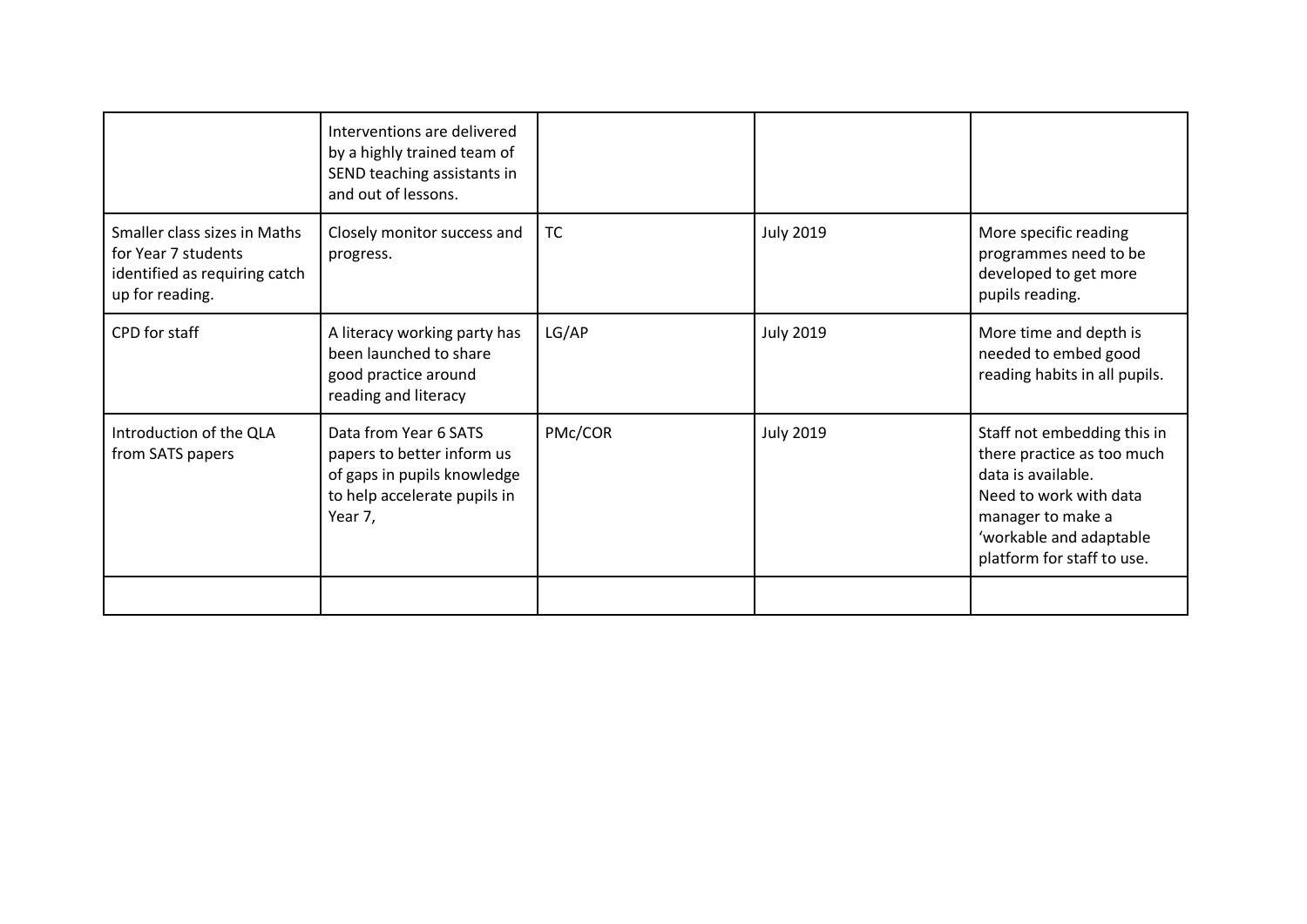|  |  | 2. Planned expenditure for Numeracy |  |  |
|--|--|-------------------------------------|--|--|
|--|--|-------------------------------------|--|--|

## Academic Year 2018-2019

The below enable schools to demonstrate how they are using the Catch up funding to improve classroom pedagogy, provide targeted support and support whole school strategies

| Chosen action / approach                                                                    | How will you ensure it is<br>implemented well?                                                                                                                                 | Staff lead | When will you review<br>implementation? | Evaluation                                                                                                                                                            |
|---------------------------------------------------------------------------------------------|--------------------------------------------------------------------------------------------------------------------------------------------------------------------------------|------------|-----------------------------------------|-----------------------------------------------------------------------------------------------------------------------------------------------------------------------|
| Mathletics purchased                                                                        | All of Key stage 3 pupils will<br>have access to this platform                                                                                                                 | GJ         | Usage                                   | Really well used, but need to<br>need to get more PP access<br>onto to it and motivate for<br>them longer. Definitely<br>worth it.                                    |
| HOD to focus on selected<br>key students and ensure<br>staff are targeting these<br>pupils. | During department meeting<br>Hod to select Y7CUP which<br>teacher need to focus on.<br>HOD to make sure teachers<br>are targeting these pupils in<br>class to ensure progress. | <b>TC</b>  | Progress of these pupils                | Not enough of these pupils<br>have moved forward to<br>above national. Need to<br>work with HoD to try<br>different ways to move<br>more pupils up above<br>National. |
| Extra groups in Maths                                                                       | Smaller groups with TA's to<br>help pupils progress at<br>accelerated rates                                                                                                    | <b>TC</b>  | Progress of these pupils                | Needs to be more<br>accelerated and focused.<br>MOre Maths time per week<br>needs to be given.                                                                        |
| Introduction of the QLA<br>from SATS papers                                                 | Data from Year 6 SATS<br>papers to better inform us<br>of gaps in pupils knowledge<br>to help accelerate pupils in                                                             | PMc/COR    | <b>July 2019</b>                        | Staff not embedding this in<br>there practice as too much<br>data is available.<br>Need to work with data                                                             |